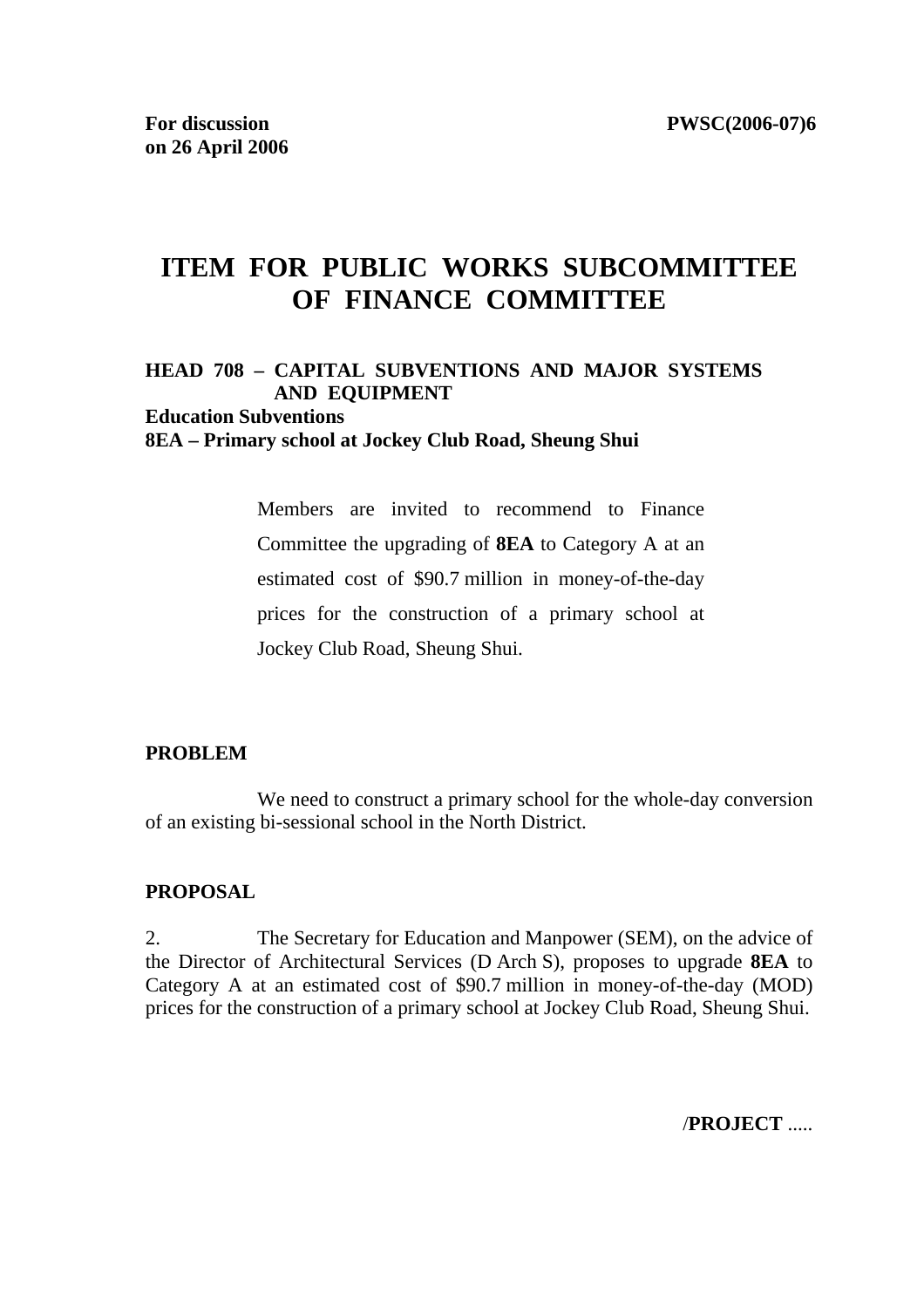## **PROJECT SCOPE AND NATURE**

3. The project scope comprises the construction of a 24-classroom primary school adopting a non-standard design on a site adjacent to the existing bisessional school in the North District. It will have the following facilities –

- (a) 24 classrooms;
- (b) six special rooms, including a computer-assisted learning room, a general studies room and a language room;
- (c) four small group teaching rooms;
- (d) a guidance activity room;
- (e) two interview rooms;
- (f) a staff room;
- (g) a staff common room;
- (h) a student activity centre;
- (i) a conference room<sup>1</sup>;
- (j) a library;
- $(k)$  an assembly hall<sup>1</sup> (which can also be used for recreational activities);
- (l) a multi-purpose area;
- (m) a basketball court (at ground level);

 $/(n)$  .....

<sup>1</sup> The Assembly Hall and Conference Room of **8EA** would be built to the standard for similar facilities in a 30-classroom primary school, for shared use with the neighbouring 24-classroom school (under the same school sponsoring body) which lacks such facilities.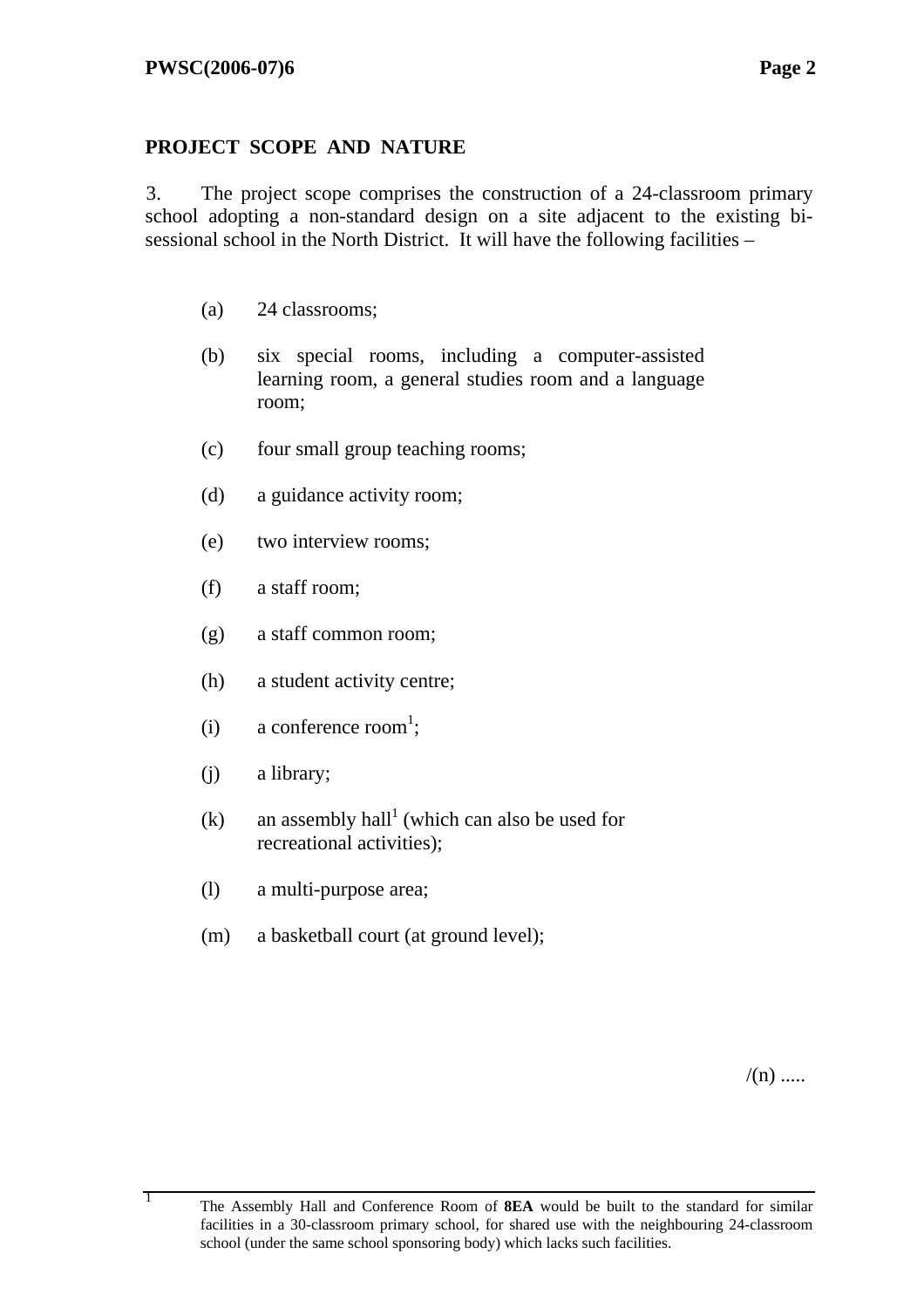- (n) a running track<sup>2</sup>;
- (o) a green corner<sup>3</sup>; and
- (p) ancillary accommodation, including a medical room, a lift and relevant facilities for the handicapped.

The proposed school will meet the planning target of providing two square metres  $(m<sup>2</sup>)$  of open space per student. A site plan is at Enclosure 1 and views of the new school premises (artist's impression) are at Enclosure 2. The school sponsor plans to start the construction works of the new school premises in October 2006 for completion in July 2008.

### **JUSTIFICATION**

**——— ———**

> 4. It is Government's policy to implement whole-day primary schooling for virtually all primary school students by the 2007/08 school year. In the 2005/06 school year, over 80% of primary school places are in whole-day mode. To facilitate implementation of the policy, we have included in our School Building Programme 14 school projects, including **8EA**.

> 5. The facilities of **8EA** are based on a 24-classroom school design except for the assembly hall and the conference room which will be used by both the existing and new schools upon whole-day primary conversion (see paragraph 3). Upon completion of **8EA,** one session of the existing bi-sessional school (which operates from a 24-classroom building) will move to the new premises for whole-day operation while the remaining session will turn wholeday in-situ. Since the project involves the splitting of an existing bi-sessional school, it will not affect the supply of school places in the North District. For Members' reference, the current projection of supply and demand of public primary school places in the North district indicates a shortfall of 12 classes in the 2010/11 school year.

> > **/FINANCIAL** .....

2

Making optimal use of the space of the campus, a 40-metre running track will be provided.

<sup>3</sup> A green corner is a designated area inside the campus to enable students to develop an interest in horticulture and the natural environment. The green corner may include a greenhouse, a weather station and planting beds.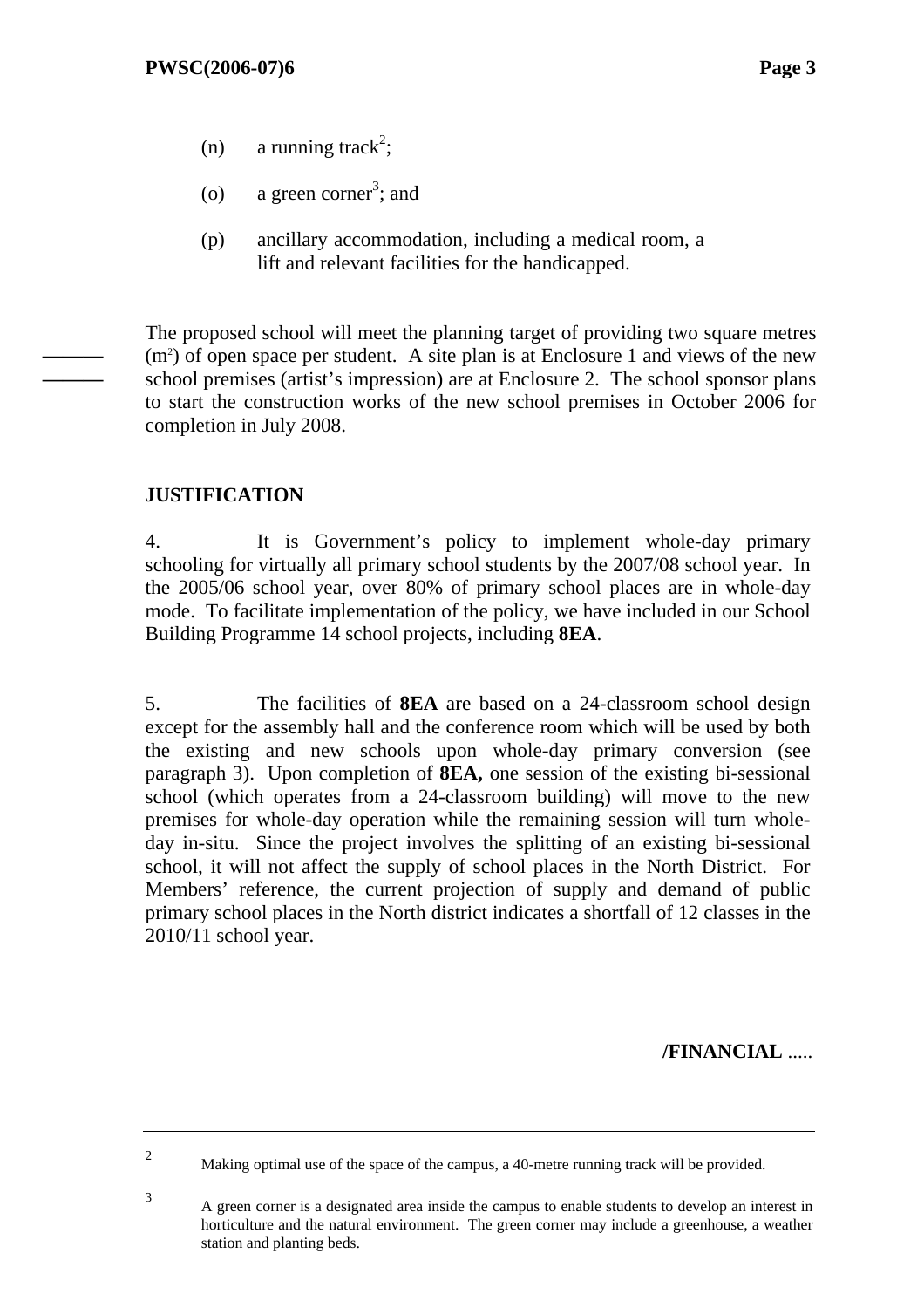#### **FINANCIAL IMPLICATIONS**

6. The school sponsor estimates the capital cost of the project to be \$90.7 million in MOD prices (see paragraph 7 below). D Arch S has examined and endorsed the cost estimate, made up as follows –

|     |                                    |     | \$ million |                 |
|-----|------------------------------------|-----|------------|-----------------|
| (a) | Site formation                     |     | 1.2        |                 |
| (b) | Piling                             |     | 8.7        |                 |
| (c) | <b>Building</b>                    |     | 43.8       |                 |
| (d) | <b>Building services</b>           |     | 12.1       |                 |
| (e) | Drainage                           |     | 2.4        |                 |
| (f) | <b>External works</b>              |     | 6.8        |                 |
| (g) | Furniture and Equipment $(F\&E)^4$ |     | 3.2        |                 |
| (h) | Consultants' fees for -            |     | 2.5        |                 |
|     | Contract administration<br>(i)     | 1.2 |            |                 |
|     | (ii) Site supervision              | 1.0 |            |                 |
|     | (iii) Out-of-pocket expenses       | 0.3 |            |                 |
| (i) | Contingencies                      |     | 8.1        |                 |
|     | Sub-total                          |     | 88.8       | (in September   |
| (i) | Provision for price adjustment     |     | 1.9        | 2005 prices)    |
|     | Total                              |     | 90.7       | (in MOD prices) |
|     |                                    |     |            |                 |

/The .....

4 Based on an indicative list of F&E items required by the School which was compiled on the basis of a survey on serviceability of the existing F&E of the School and the standard F&E reference list prepared by the Education and Manpower Bureau for new 24-classroom primary schools.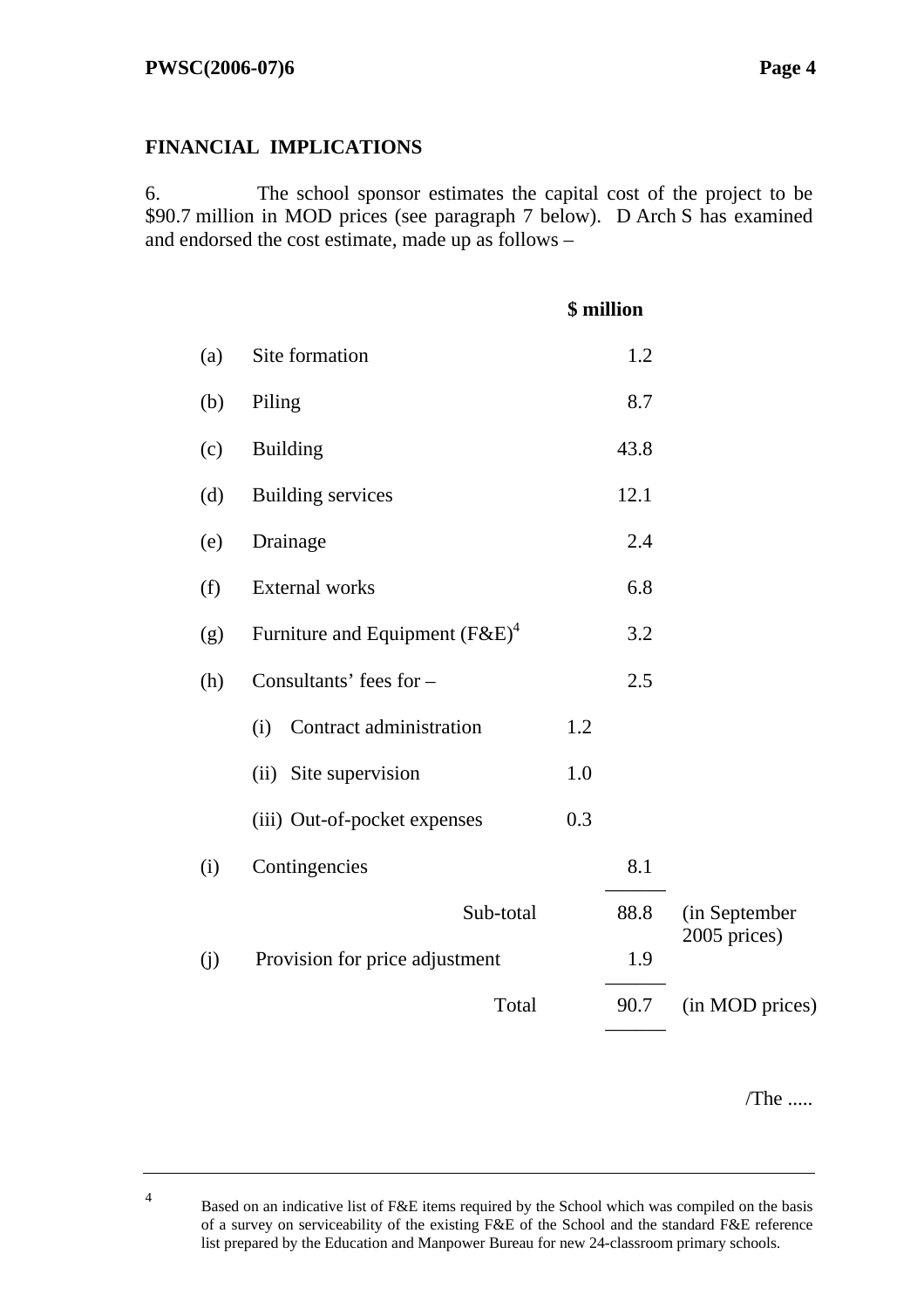––––––

––––––

The school sponsor proposes to engage consultants to undertake contract administration and site supervision of the project. A detailed breakdown of the estimate for consultants' fees by man-months is at Enclosure 3. The construction floor area (CFA) of the new school premises under **8EA** is about 9 715 m<sup>2</sup>. The estimated construction unit cost of the new school premises, represented by the building and building services costs, is  $$5,754$  per m<sup>2</sup> of CFA in September 2005 prices. D Arch S considers this comparable to similar school projects built by the Government. A comparison of the reference cost of a 24-classroom primary school based on an uncomplicated site with no unusual environment or geotechnical constraints with the estimated cost of the new school premises is at Enclosure 4.

7. Subject to approval, the school sponsor will phase the expenditure as follows –

| Year        | \$ million<br>(Sept 2005) | Price adjustment<br>factor | \$ million<br>(MOD) |
|-------------|---------------------------|----------------------------|---------------------|
| $2006 - 07$ | 11.1                      | 1.00000                    | 11.1                |
| $2007 - 08$ | 38.5                      | 1.01500                    | 39.1                |
| $2008 - 09$ | 34.9                      | 1.03023                    | 36.0                |
| $2009 - 10$ | 4.3                       | 1.04568                    | 4.5                 |
|             |                           |                            |                     |
|             | 88.8                      |                            | 90.7                |
|             |                           |                            |                     |

8. We have derived the MOD estimate on the basis of the Government's latest forecast of trend rate of change in the prices of public sector building and construction output for the period 2006 to 2010. The school sponsor will deliver the piling works and the superstructure works of the new school premises through two lump-sum contracts because the scope of works can be clearly defined in advance. The contracts will not provide for price adjustment because the contract periods will not exceed 21 months each.

9. The cost of F&E, estimated to be \$3.2 million, will be borne by the Government. This is in line with the existing policy.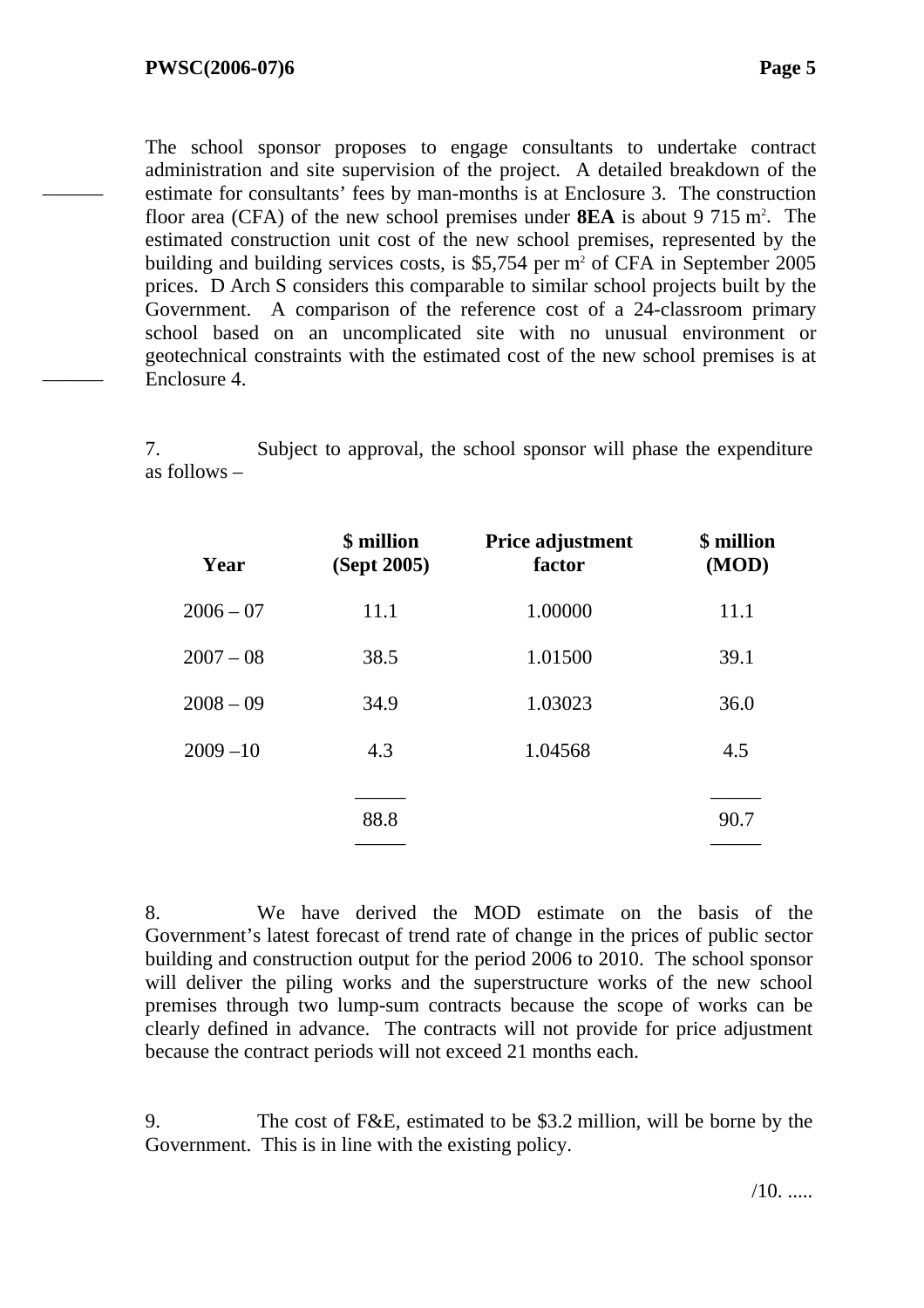10. The annual recurrent expenditure of one session of the existing primary school was \$13.7 million in the 2004/05 school year. Upon whole-day conversion of the school at the new premises, the additional annual recurrent expenditure is estimated to be \$5.0 million.

### **PUBLIC CONSULTATION**

11. We consulted the Legislative Council Panel on Education (the Panel) on 24 October 2005 on our review of the School Building Programme. Members generally supported our recommendation to proceed with school projects for converting existing bi-sessional primary schools to whole-day operation.

12. We also consulted the North District Council on 19 December 2005. Members of the Committee supported the project.

### **ENVIRONMENTAL IMPLICATIONS**

13. The consultant employed by the school sponsor has completed a Preliminary Environmental Review (PER) in accordance with the "Class Assessment Document for Standard Schools" in February 2006. The PER concluded that the school would not be subject to adverse long-term environmental impacts exceeding the established standards.

14. During construction, the school sponsor will control noise, dust and site run-off nuisances to within established standard and guidelines through the implementation of mitigation measures in the relevant contracts. These include the use of silencers, mufflers, acoustic lining or shields for noisy construction activities, frequent cleaning and watering of the sites, and the provision of wheel-washing facilities.

15. At the planning and design stages, the school sponsor has considered measures to reduce the generation of construction and demolition (C&D) materials. The school sponsor has introduced more prefabricated building elements into the school design to reduce temporary formwork and construction waste. These include dry-wall partitioning and proprietary fittings and fixtures. The school sponsor will require its contractor to reuse inert C&D materials (e.g. excavated soil) on site or in other suitable construction sites as far as possible, in order to minimise the disposal of C&D materials to public fill reception facilities.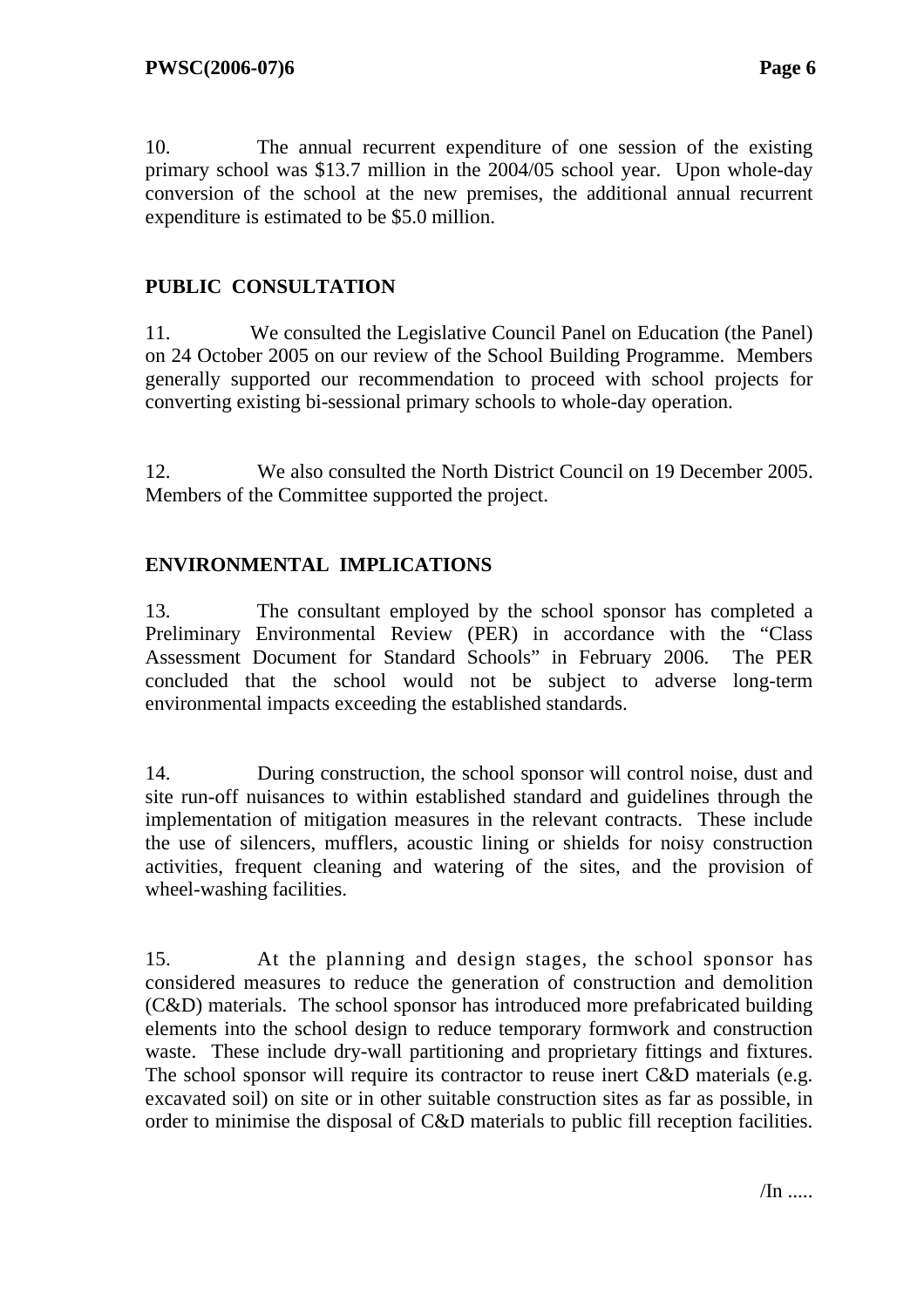In addition, the school sponsor will encourage its contractor to maximise the use of recycled or recyclable C&D materials, such as metal site hoardings and signboards as well as the use of non-timber formwork to further minimise the generation of construction waste.

16. The school sponsor will require the contractor to submit a waste management plan (WMP) for approval. The WMP will include appropriate mitigation measures to avoid, reduce, reuse and recycle C&D materials. It will ensure that the day-to-day operations on site comply with the approved WMP. It will control the disposal of public fill and C&D waste to public fill reception facilities, sorting facilities and landfills respectively through a trip-ticket system. It will require the contractor to separate public fill from C&D waste for disposal at appropriate facilities. It will record the disposal, reuse and recycling of C&D materials for monitoring purposes.

17. The school sponsor estimates that the project will generate about 5 200 tonnes of Construction and Demolition (C&D) materials. Of these, it will reuse about 200 tonnes (3.8%) on site, deliver 3 900 tonnes (75%) to public fill reception facilities<sup>5</sup> for subsequent reuse, and 400 tonnes  $(7.7%)$  to sorting facilities<sup>5</sup> in order to retrieve the inert portion for reuse as public fill. In addition, it will dispose of 700 tonnes (13.5%) at landfills. The total cost for accommodating C&D materials at public fill reception facilities and landfill sites, together with the cost for handling the materials at sorting facilities is estimated to be \$232,800 for this project (based on an unit cost of \$27/tonne for disposal at public fill reception facilities, \$100/tonne at sorting facilities and \$125/tonne<sup>6</sup> at landfills).

### **LAND ACQUISITION**

5

18. The project does not require land acquisition.

/ **BACKGROUND** .....

 Sorting facilities and public fill reception facilities are specified in Schedule 3 and Schedule 4 respectively of the Waste Disposal (Charges for Disposal of Construction Waste) Regulation. Disposal of public fill in public fill reception facilities requires a licence issued by the Director of Civil Engineering and Development.

<sup>6</sup> This estimate has taken into account the cost for developing, operating and restoring the landfills after they are filled and the aftercare required. It does not include the land opportunity cost for existing landfill sites (which is estimated at  $\frac{90}{m^3}$ ), nor the cost to provide new landfills, (which is likely to be more expensive) when the existing ones are filled.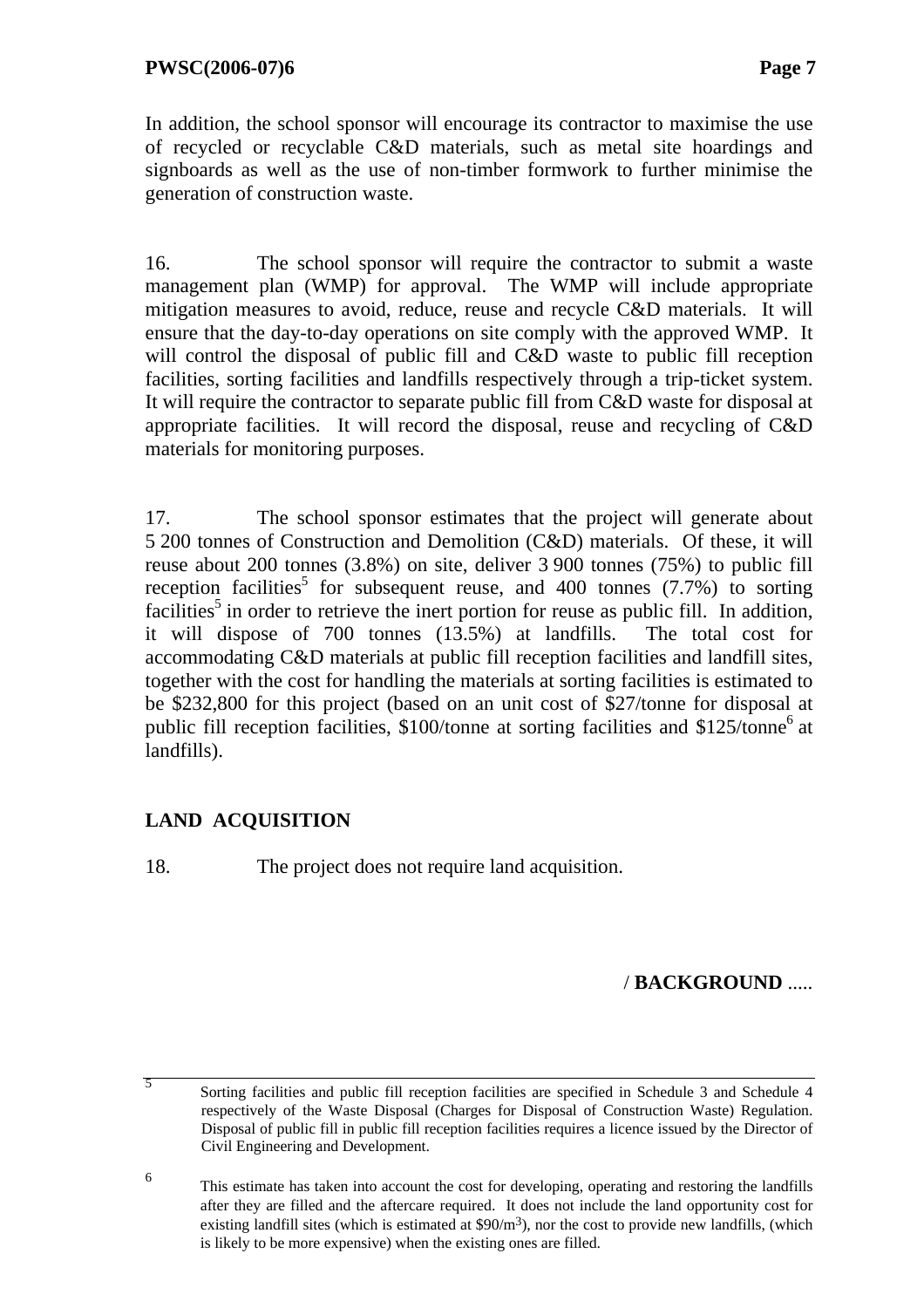#### **BACKGROUND INFORMATION**

19. We upgraded **8EA** to Category B in May 2003. The school sponsor has engaged consultants to undertake the detailed design, tender documentation, topographical survey and site investigation in February 2004, July 2004 and December 2004 respectively. Other than the tender documents, which are being finalised, all the foregoing tasks have been completed. We will charge the estimated cost of \$3.1 million for these services to block allocation **Subhead 8100QX** "Alterations, additions, repairs and improvements to education subvented buildings".

20. A total of 45 trees are surveyed on the works area. Of these, 29 trees will be retained, 14 trees will be transplanted and two trees, which are located in the proposed driveway and not important trees<sup>7</sup>, are to be removed. To compensate for the two trees felled, we will incorporate a planting proposal (Enclosure 5) with an estimated quantity of six heavy standard trees, as part of the project.

21. We estimate that the proposed works will create about 120 jobs (108 for labourers and another 12 for professional/technical staff) providing a total employment of 1 500 man-months.

--------------------------------------

Education and Manpower Bureau April 2006

> Important trees include trees on Register of Old and Valuable Trees, and any other trees which meet one or more of the following criteria –

(a) trees over 100 years old;

7

- (b) trees of cultural, historical or memorable significance;
- (c) trees of precious or rare species;
- (d) trees of outstanding form; or
- (e) trees with trunk diameter exceeding one metre (measured at one metre above ground level).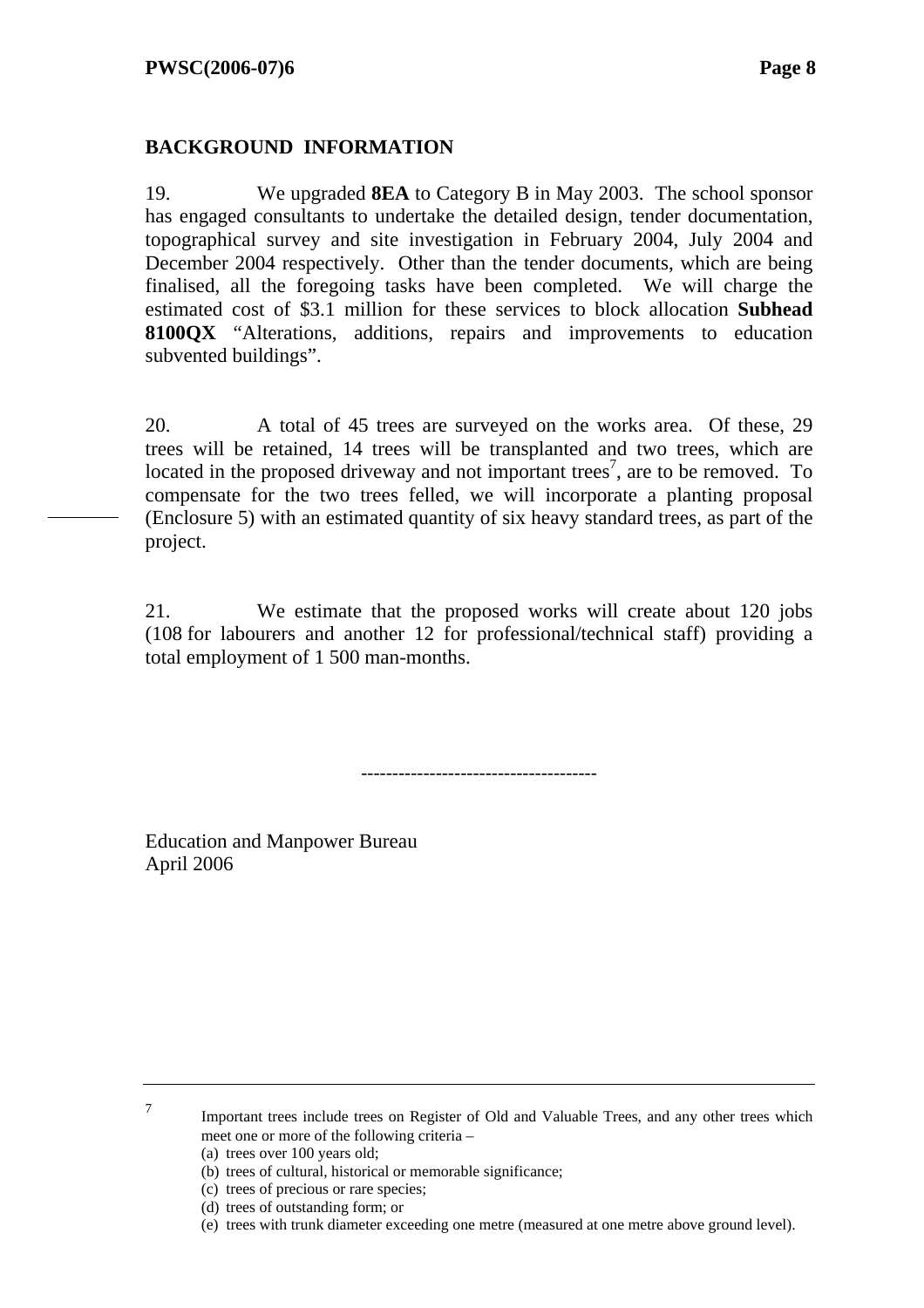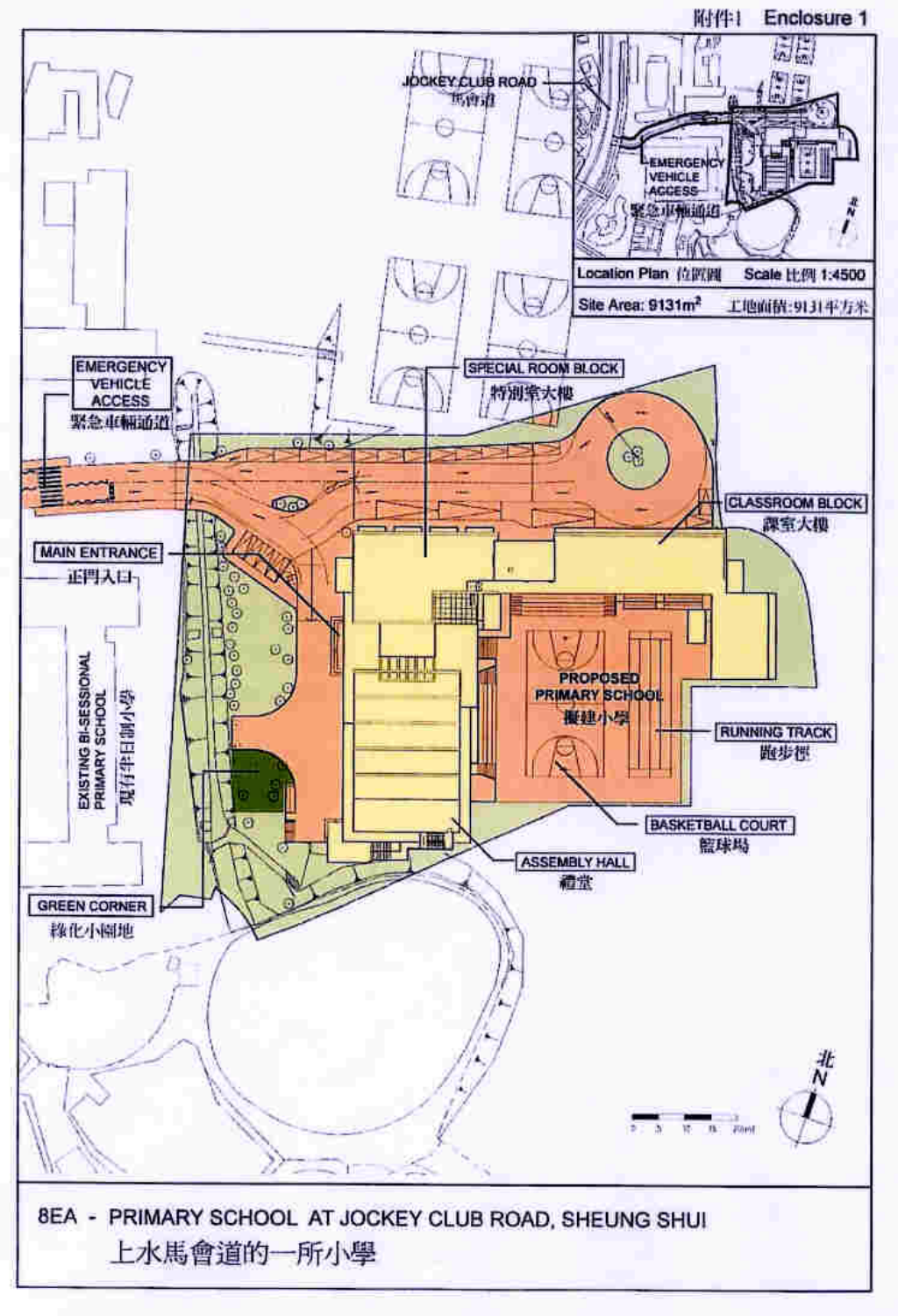

VIEW OF THE SCHOOL PREMISES FROM SOUTHEAST DIRECTION (ARTIST'S IMPRESSION) 從東南面望向校舍的構思圖



VIEW OF THE SCHOOL PREMISES FROM EAST DIRECTION (ARTISTS IMPRESSION) 從東面望向校舍的橫思圖

8EA - PRIMARY SCHOOL AT JOCKEY CLUB ROAD, SHEUNG SHUI 上水馬會道的一所小學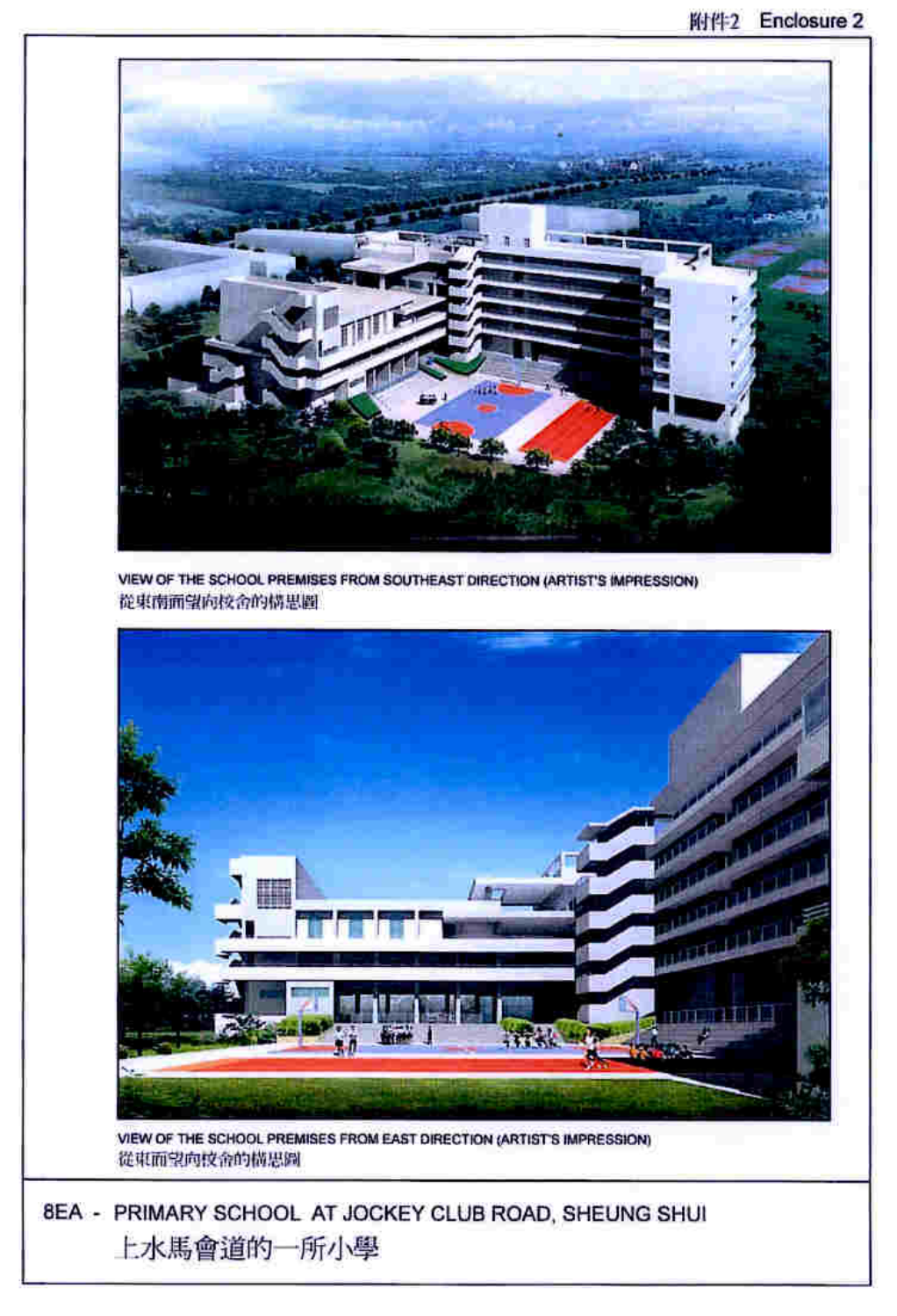### **8EA – Primary school at Jockey Club Road, Sheung Shui**

#### **Breakdown of the estimate for consultants' fees**

|     |      |                                                       |              | <b>Estimated</b><br>man-<br>months | Average<br>MPS*<br>salary<br>point | <b>Multiplier</b><br>(Note 1) | <b>Estimated</b><br>fee<br>$$$ million) |
|-----|------|-------------------------------------------------------|--------------|------------------------------------|------------------------------------|-------------------------------|-----------------------------------------|
| (a) |      | Consultants' staff costs                              |              |                                    |                                    |                               |                                         |
|     | (i)  | Contract<br>$\text{administration}^{\text{(Note 2)}}$ | Professional |                                    |                                    |                               | 1.2                                     |
|     | (ii) | Site supervision <sup>(Note 3)</sup>                  | Technical    | 35                                 | 14                                 | 1.6                           | 1.0                                     |
|     |      |                                                       |              |                                    |                                    | Sub-total                     | $2.2^{\circ}$                           |
| (b) |      | Out-of-pocket expenses <sup>(Note 4)</sup>            |              |                                    |                                    |                               |                                         |
|     |      | Lithography and other direct<br>expenses              |              |                                    |                                    |                               | 0.3                                     |
|     |      |                                                       |              |                                    |                                    | Sub-total                     | 0.3                                     |
|     |      |                                                       |              |                                    |                                    | Total                         | 2.5                                     |
|     |      |                                                       |              |                                    |                                    |                               |                                         |

<sup>\*</sup> MPS = Master Pay Scale

#### **Notes**

- 1. A multiplier of 1.6 is applied to the average MPS point to estimate the cost of resident site staff supplied by the consultants. (As at 1 January 2005, MPS point  $14 = $18,010$  per month.)
- 2. The consultants' staff cost for contract administration is calculated in accordance with the existing consultancy agreement for the design and construction of **8EA**. The assignment will only be executed subject to Finance Committee's approval to upgrade **8EA** to Category A.
- 3. The consultant's staff cost for site supervision is based on the estimate prepared by the school sponsor. We will only know the actual man-months and actual costs for site supervision after completion of the works.
- 4. Out-of-pocket expenses are the actual costs incurred. The consultants are not entitled to any additional payment for overheads or profit in respect of these items.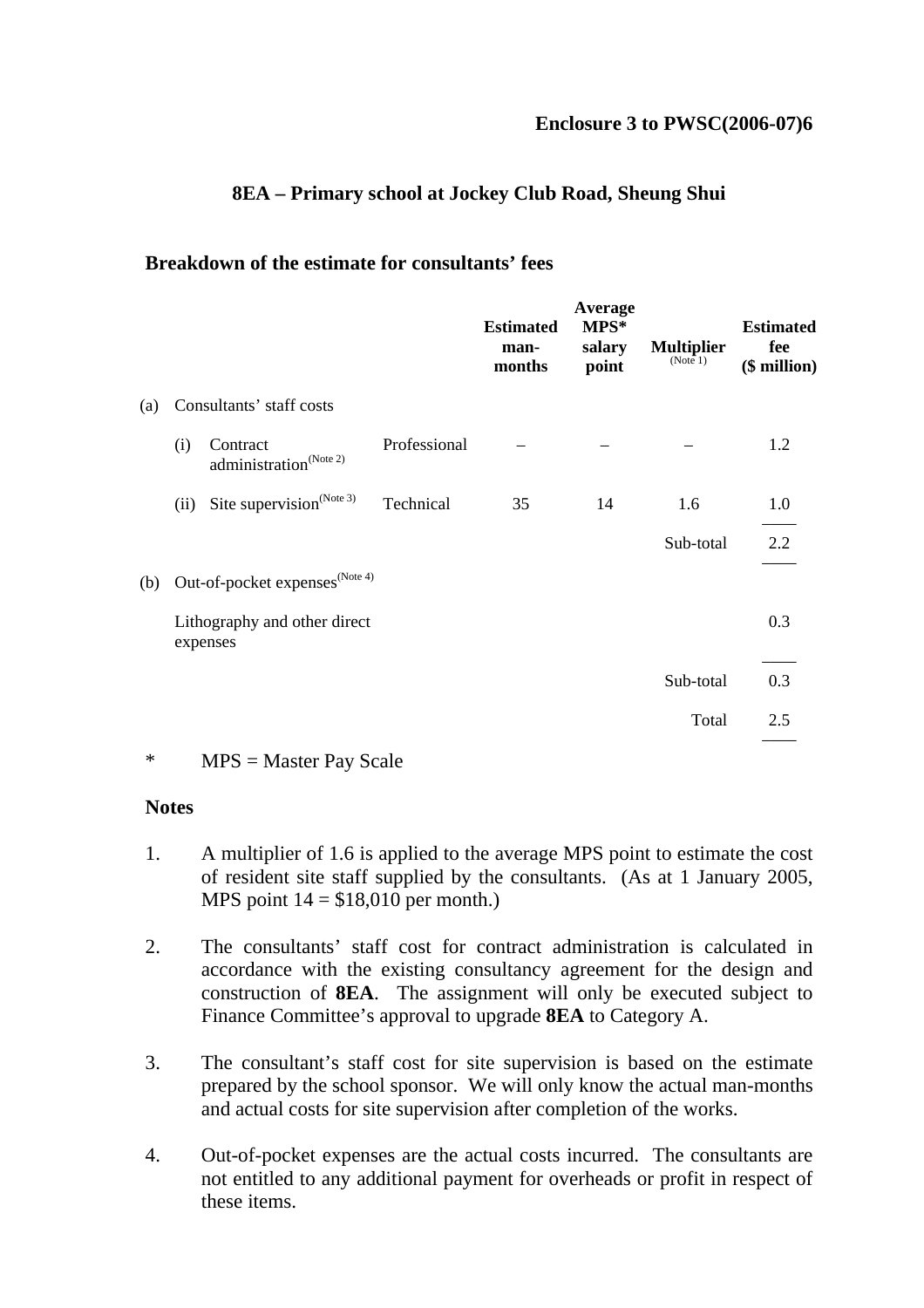#### **Enclosure 4 to PWSC(2006-07)6**

### **A comparison of the reference cost of a 24-classroom primary school project with the estimated cost of the new school premises under 8EA**

### **\$ million (in September 2005 prices)**

|     |                                                        | Reference cost* | <b>8EA</b>             |                 |
|-----|--------------------------------------------------------|-----------------|------------------------|-----------------|
| (a) | Site formation                                         |                 | 1.2                    | (See note A)    |
| (b) | Piling                                                 | 7.5             | 8.7                    | (See note B)    |
| (c) | <b>Building</b>                                        | 41.0            | 43.8                   | (See note $C$ ) |
| (d) | <b>Building services</b>                               | 11.4            | 12.1                   | (See note D)    |
| (e) | Drainage                                               | 1.7             | 2.4                    | (See note E)    |
| (f) | <b>External works</b>                                  | 6.8             | 6.8                    |                 |
| (g) | Furniture and Equipment<br>(F&E)                       |                 | 3.2                    | (See note $F$ ) |
| (h) | Consultants' fees                                      |                 | 2.5                    | (See note G)    |
| (i) | Contingencies                                          | 6.8             | 8.1                    |                 |
|     | Total                                                  | 75.2            | 88.8                   |                 |
| (j) | Construction floor area                                | 9 129 $m^2$     | $9715 \text{ m}^2$     |                 |
| (k) | Construction unit cost<br>$\{ [(c) + (d)] \div (j) \}$ | $$5,740/m^2$    | \$5,754/m <sup>2</sup> |                 |

/**Assumptions** .....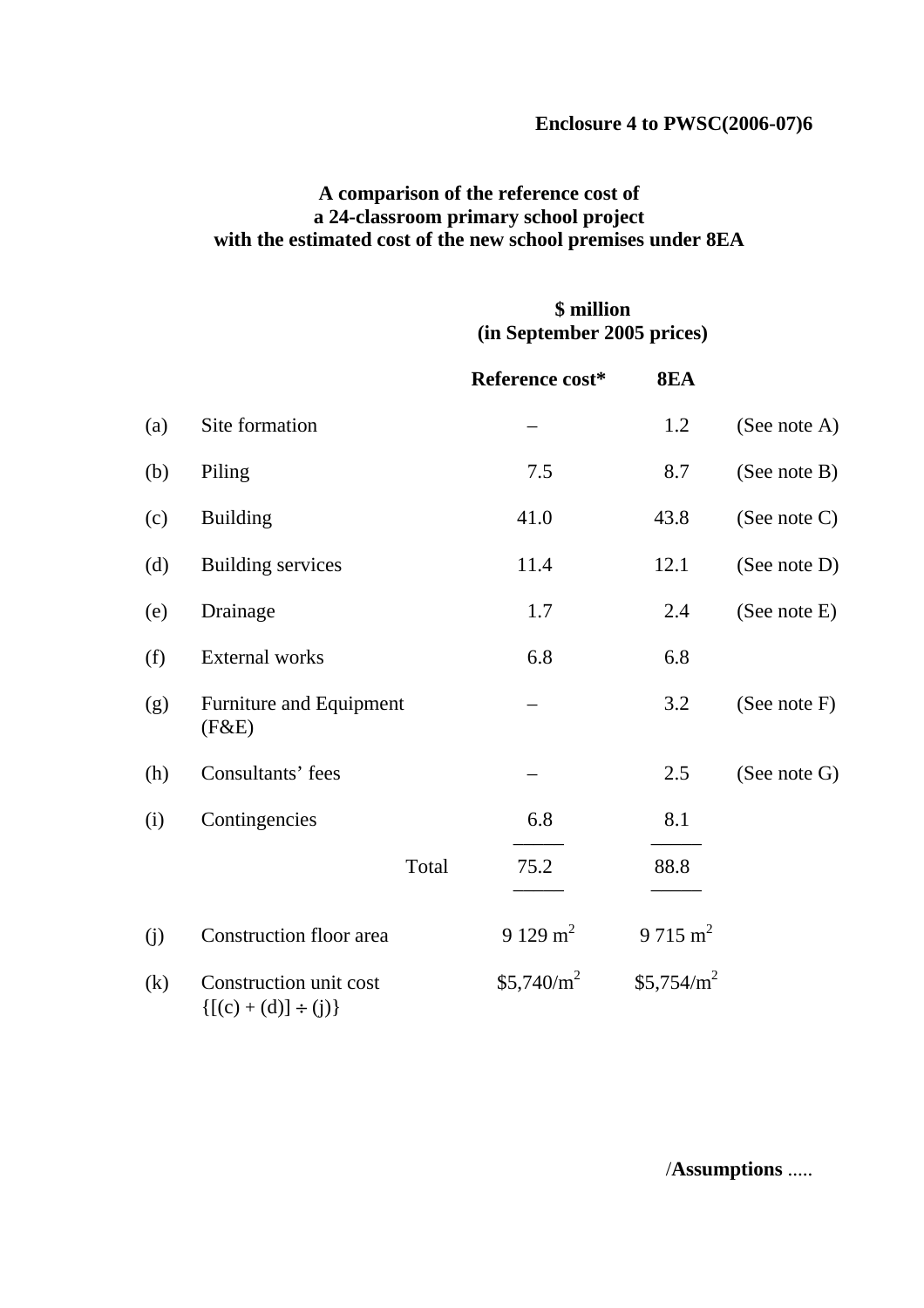#### **\* Assumptions for reference cost**

- 1. The estimation is based on the assumption that the school site is uncomplicated and without unusual environmental restrictions. No allowance is reserved for specific environmental restrictions such as the provision of insulated windows, air-conditioning and boundary walls to mitigate noise impacts on the school.
- 2. No site formation works/geotechnical works are required as they are normally carried out by other government departments under a separate engineering vote before handing over the project site for school construction.
- 3. Piling cost is based on the use of 144 steel H-piles at an average depth of 20 metres, assuming that percussive piling is permissible. It also includes costs for pile caps, strap beams and testing. No allowance is reserved for the effect of negative skin friction due to fill on reclaimed land.
- 4. Costs for drainage and external works are for a standard 24-classroom primary school site area of 4 700 square metres built on an average level site without complicated geotechnical conditions, utility diversions, etc. (i.e. a "green-field" site).
- 5. No consultancy services are required.
- 6. F&E costs are excluded as they are usually borne by the sponsoring bodies of the new schools.
- 7. The reference cost for comparison purpose is subject to review regularly. The Director of Architectural Services will review, and revise if necessary, the reference cost which should be adopted for future projects.

#### **Notes**

- A. Site formation works is required to form the platform level for the construction of the new school premises.
- B. The piling cost is higher because of the larger construction floor area of the new school premises.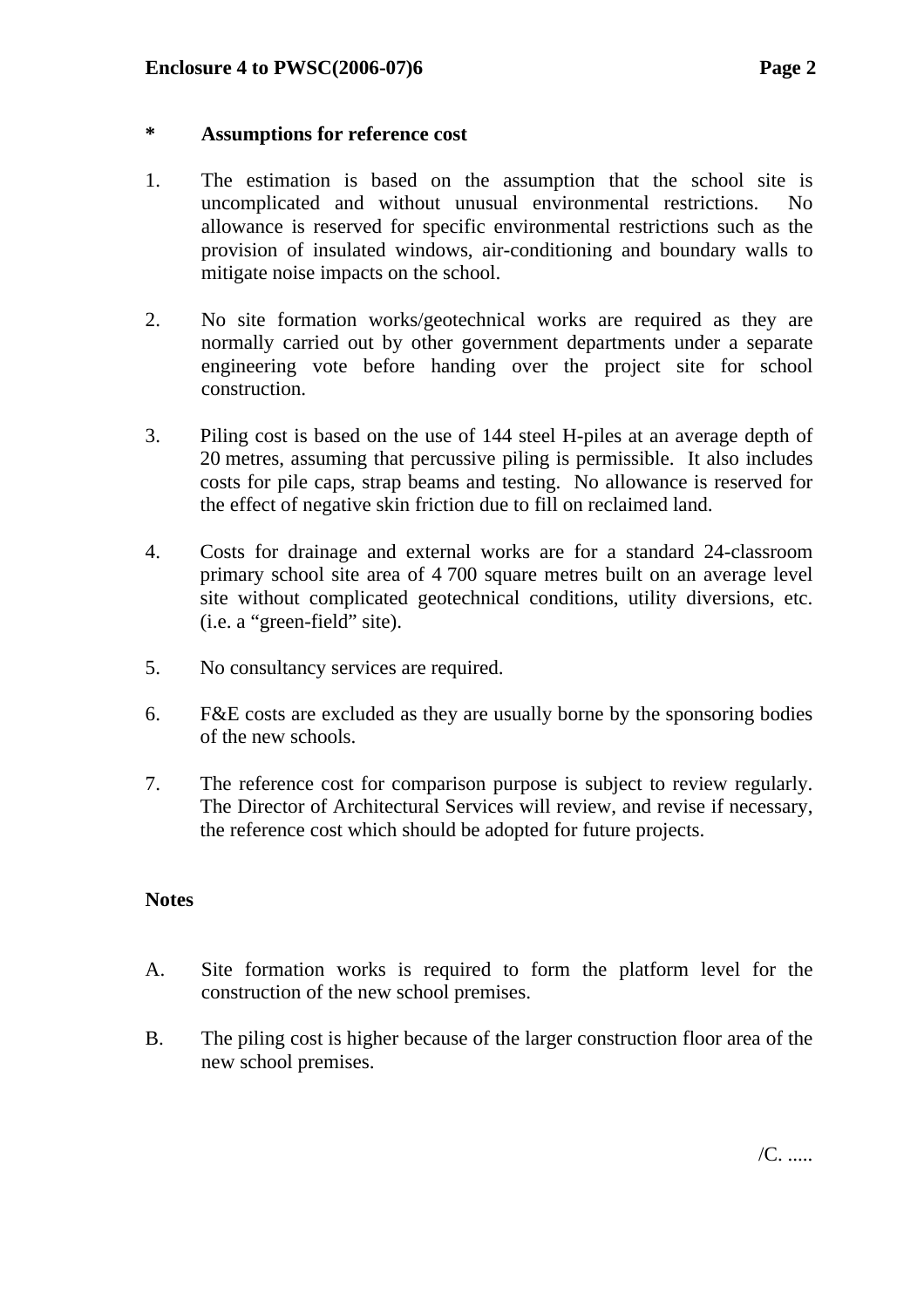- C. The building cost is higher because of the larger construction floor area of the new school premises.
- D. The building services cost is higher because of the larger construction floor area of the new school premises.
- E. The drainage works cost is higher because soil waste and storm water system and sump pump will be provided. Also, the school building is far from the government manhole and more connection works are required.
- F. The cost of F&E, estimated to be \$3.2 million, will be borne by the Government. This is in line with the current policy.
- G. Consultants' fees are required for contract administration, site supervision and out-of-pocket expenses.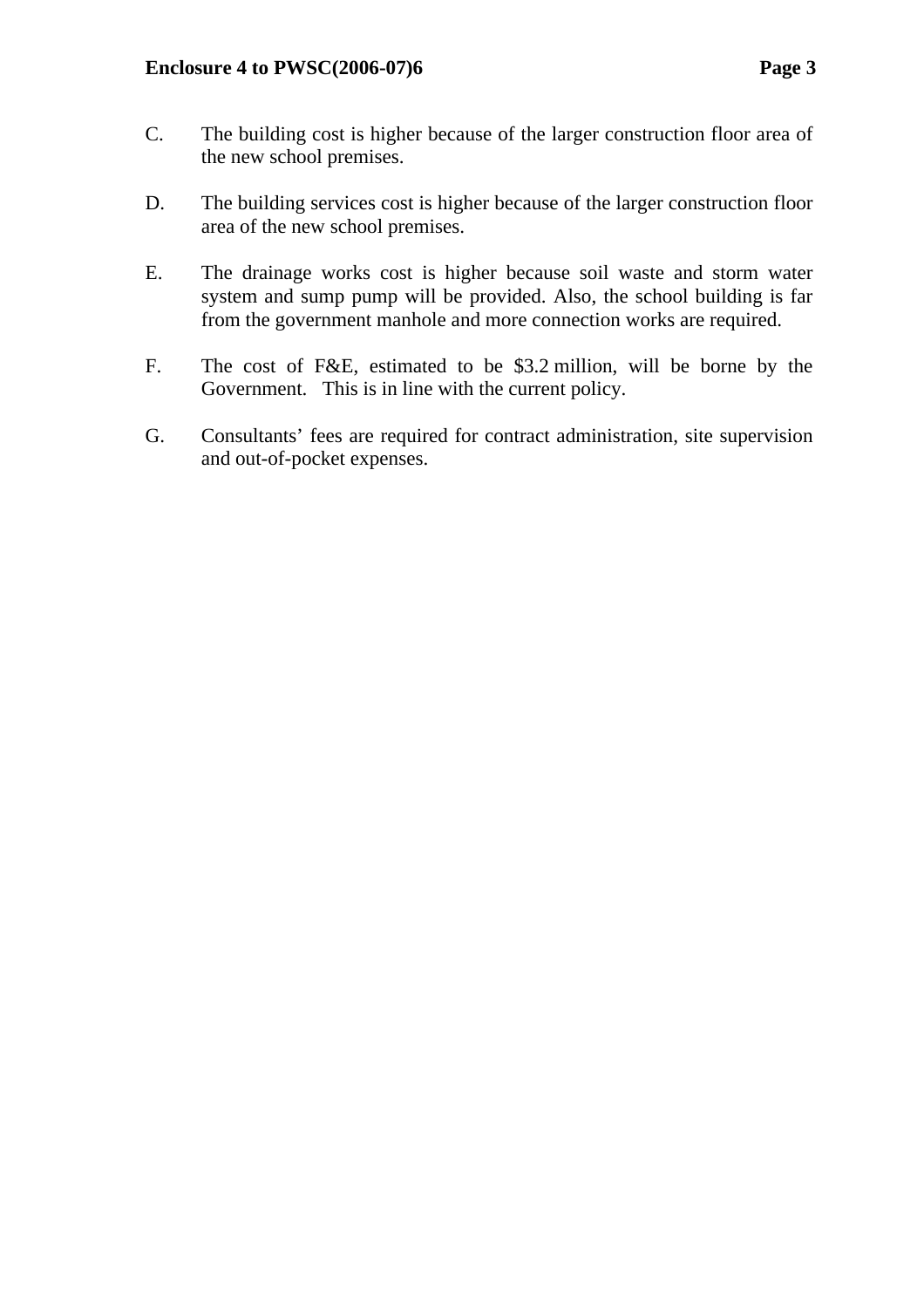#### 附件5a Enclosure 5a